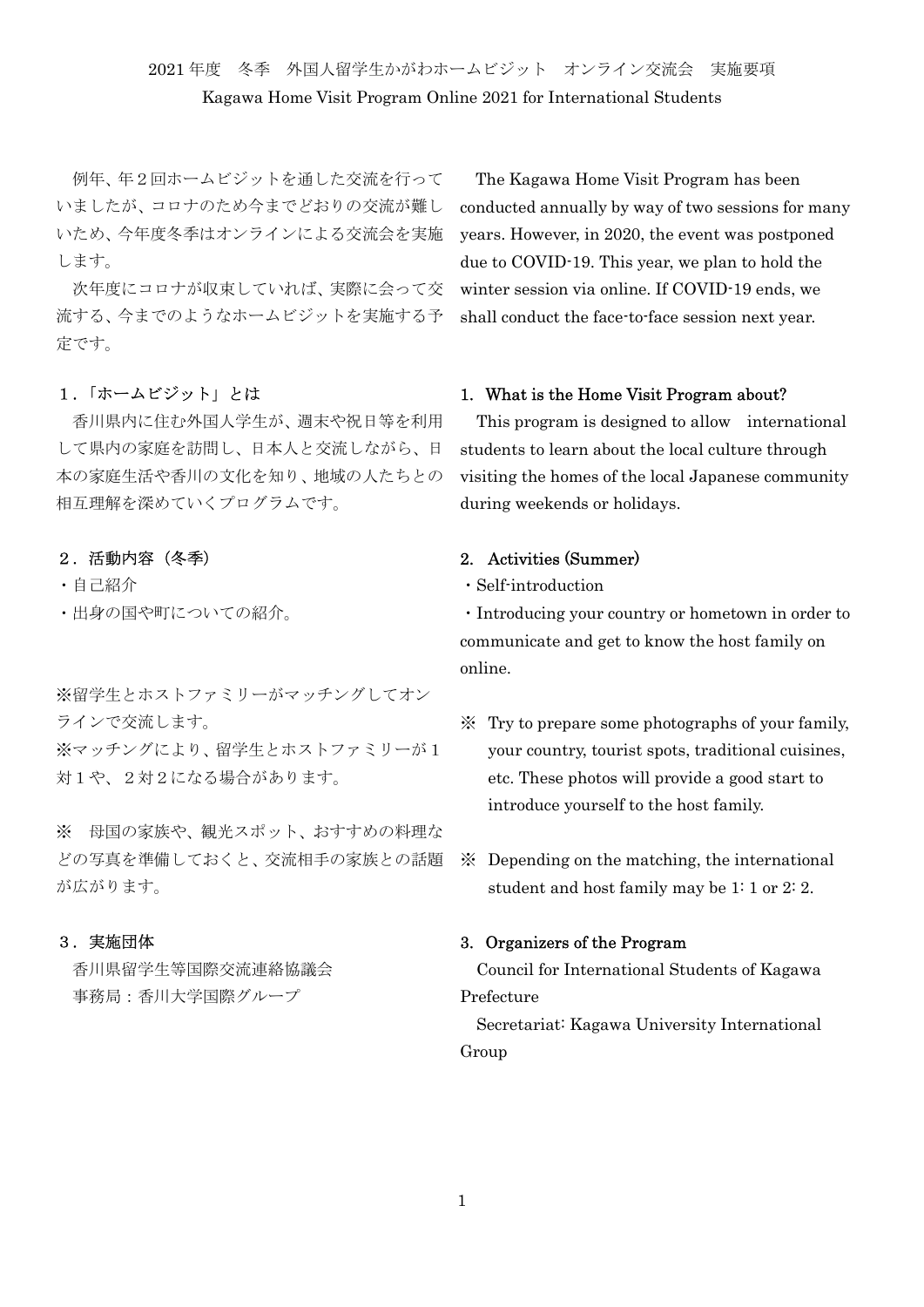## 4.交流する家庭

 香川県内在住で、(公財)香川県国際交流協会にホ ストファミリー登録をしている家庭

## 5.実施日時

 $2022 \ncong 2 \nparallel 18 \nparallel (\nleftrightarrow) 18:30 \sim 20:00$ (ホストファミリーとの交流は 19:00~)

## 6.申込方法

所定の申込書(各大学や日本語学校等、担当部署で 配布、または香川県留学生等国際交流連絡協議会ホー ムページからダウンロード)に必要事項を記入のう え、所属校の担当係に提出してください。

https://www.kagawa-u.ac.jp/international/policy/ conference/

#### 7.参加費

無料

## 8.応募締切

2021 年 1 月 21 日(金)必着

## 9.応募資格

 香川県内の大学や日本語学校等に在籍し、「留学」 ビザを有している外国人学生。

「Zoom」を使用できる環境があること。

## 10.募集人数

 $10~20$ 名 ※ただし、応募者多数の場合は全員参加できない場 合もあります。

#### 11.参加成立の通知

申込書提出後、そこに記載されたメールアドレスに 事務所からメールが送られてきますので、それに「参 加します」と返信することで、申込みが完了します。 申込書を提出しただけでは完了しませんので、ご注意 ください。

 事務局からの連絡事項は、メールで行いますので、 定期的に確認してください。

#### 4. Host families

Host families are residents of Kagawa Prefecture and are registered with I-PAL as 'Host family'.

## 5. Date and time

February 18, 2022 (Friday) 18:30-20:00 (Interaction with host family shall start at 19:00)

## 6. Application procedure

Forms can be obtained from respective departments in charge international students, or they can be downloaded from the homepage of the Council for International Students of Kagawa Prefecture. Fill them out and send them by mail or by hand to the respective departments.

#### 7. Participation fee:

None

#### 8. Application deadline

January 21, 2021 (Fri)

## 9. Eligibility

International students enrolled in educational institutions in Kagawa Prefecture, holding a 'student visa' permit. Possesses the ability and environment to utilize Zoom.

10. Number of participants: 10 to 20 people Note that we may not be able to match all participants due to the limited number of host families.

#### 11. Acceptance of participation

After application forms are received, the Secretariat (Kagawa University) shall email successful candidates with a message that says, 'Participation accepted'. Please note that simply submitting the application form does not guarantee acceptance for participation.